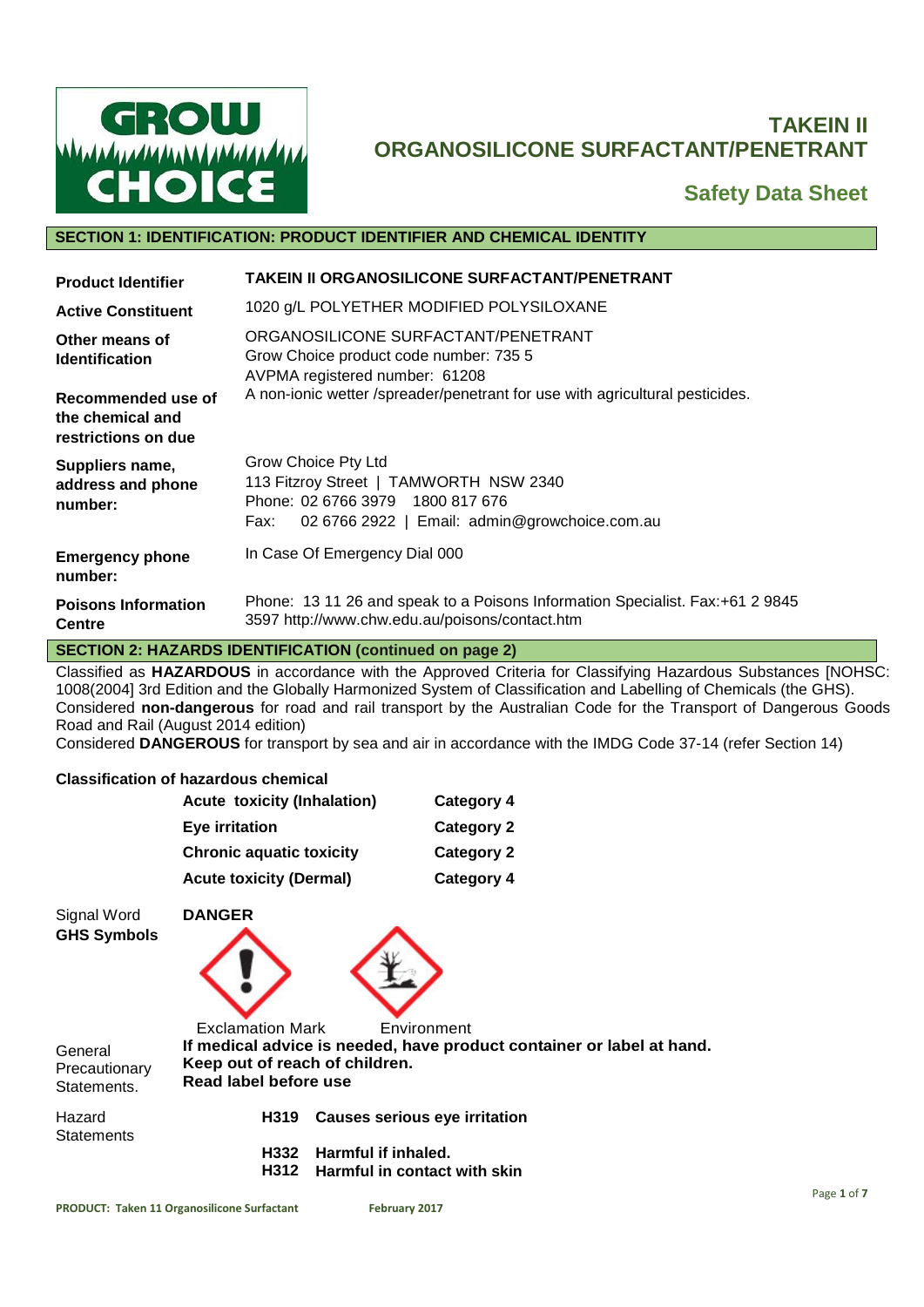|            | H411                            | Toxic to aquatic life with long lasting effects                                                                                     |
|------------|---------------------------------|-------------------------------------------------------------------------------------------------------------------------------------|
|            | <b>Precautionary Statements</b> |                                                                                                                                     |
| Prevention | P261                            | Avoid breathing dust/ fume/ gas/ mist/ vapours/ spray.                                                                              |
|            | P <sub>264</sub>                | Wash hands, arms, face, neck and any exposed skin thoroughly after<br>handling.                                                     |
|            | P271                            | Use only outdoors or in a well-ventilated area                                                                                      |
|            | P273                            | Avoid release to the environment.                                                                                                   |
|            | P280                            | Wear protective gloves/ eye protection/ face protection                                                                             |
| Response   | P304 + P340                     | IF INHALED: Remove victim to fresh air and keep at rest in a position<br>comfortable for breathing.                                 |
|            | $P305 + P351 +$<br>P338 L       | IF IN EYES: Rinse cautiously with water for several minutes. Remove<br>contact lenses, if present and easy to do. Continue rinsing. |
|            | P337 + P313                     | If eye irritation persists: Get medical advice/attention                                                                            |
|            | P302 + P352                     | IF ON SKIN: Wash with plenty of water/soap                                                                                          |
|            | <b>P312</b>                     | Call a POISON CENTER or doctor/physician if you feel unwell.                                                                        |
|            | P363                            | Wash contaminated clothing before reuse.                                                                                            |
|            | P391                            | <b>Collect spillage.</b>                                                                                                            |
| Storage    | P403+P235+P233<br>P405          | Store in a well-ventilated place. Keep cool. Keep container tightly closed.<br>Store locked up                                      |
| Disposal   | <b>P501</b>                     | Dispose of contents and container in accordance with local, regional and<br>national regulations.                                   |

### **SECTION 3: COMPOSITION AND INFORMATION ON INGREDIENTS**

**Chemical ingredients: CAS number and other unique identifiers: Concentration of ingredients:**

| Component                              | <b>CAS No</b>   | <b>Concentration</b> |
|----------------------------------------|-----------------|----------------------|
| <b>Polyether Modified Polysiloxane</b> | 134180-76-0     | 1020 g/L             |
| Other ingredients, including water     | (non-hazardous) | balance              |

#### **SECTION 4: FIRST AID MEASURES**

#### **In Case Of Emergency Dial 000 and/or Poisons Information Centre: Phone: 13 11 26 and speak to a Poisons Information Specialist. Take this SDS and or DFU/Label with you or when calling the Poisons Information Centre**.

### **Description of necessary first aid measures**

| <b>Swallow</b> | Rinse mouth thoroughly with water. Seek medical advice/attention. Do not induce vomiting |
|----------------|------------------------------------------------------------------------------------------|
|                | unless under the direction of medical personnel.                                         |

- **Eye:** If product gets in eyes, wash it out immediately with water for at least 15 minutes. . Do not rub eye. Seek medical attention.
- **Skin:** Remove contaminated clothing and wash affected areas thoroughly with soap and water.<br>**Inhaled** Move affected person to fresh air and keep warm and at rest in a position comfortable for Move affected person to fresh air and keep warm and at rest in a position comfortable for breathing. Maintain an open airway. Loosen tight clothing such as collar, tie or belt. When breathing is difficult, properly trained personnel may assist affected person by administering oxygen. Get medical attention. Place unconscious person on their side in the recovery position and ensure breathing can take place.

#### **Symptoms caused by exposure**

**Inhalation:** A single exposure may cause the following adverse effects: Headache, Exhaustion and weakness.

**Skin Contact:** May cause discomfort and/or irritation.

**Eye Contact:** May cause irritation.

**Ingestion**: No specific symptoms known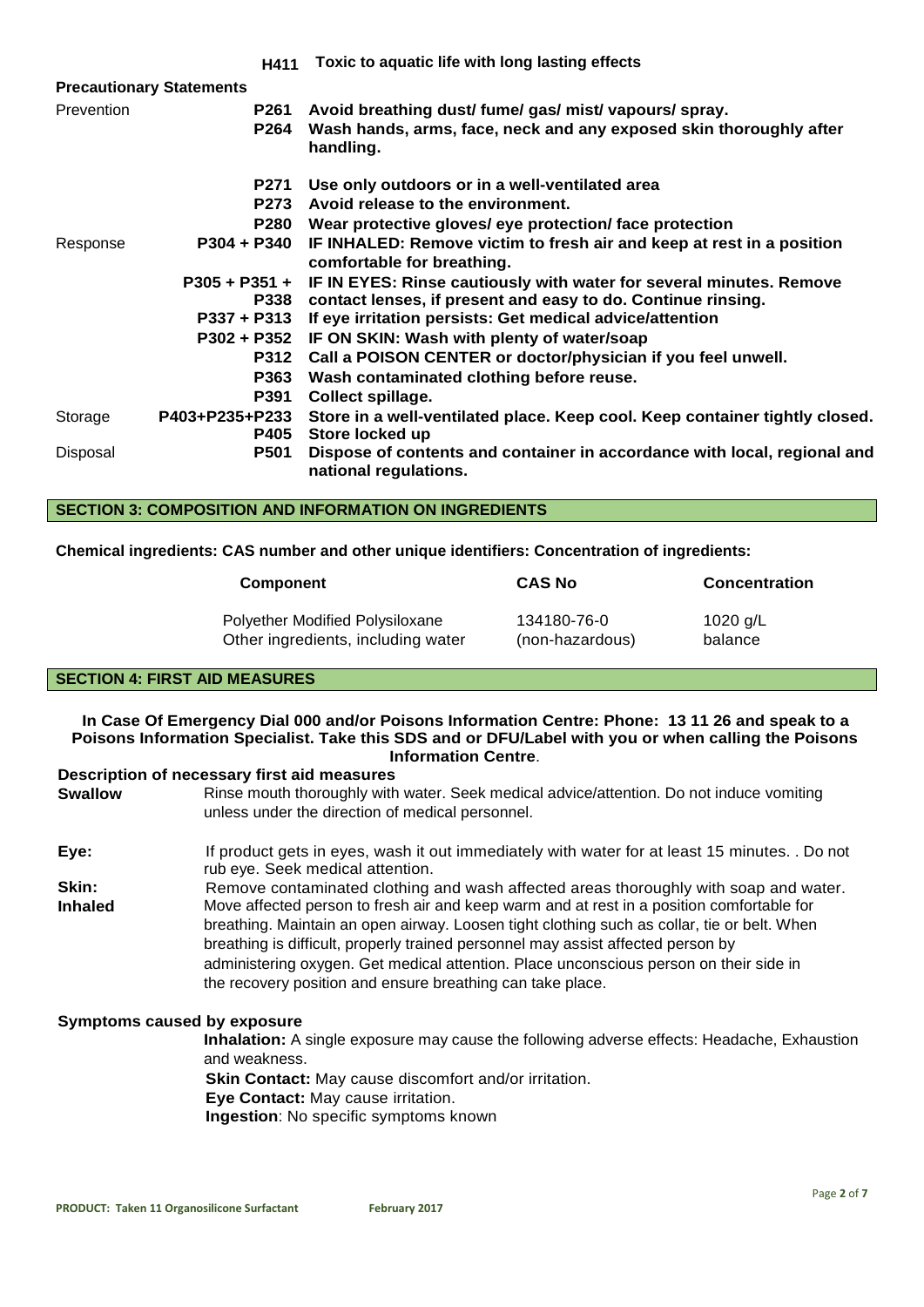## **SECTION 5: FIRE FIGHTING MEASURES**

| <b>Suitable</b>                                         | The product is not flammable. Extinguish with alcohol-resistant foam, carbon dioxide, dry                                |
|---------------------------------------------------------|--------------------------------------------------------------------------------------------------------------------------|
| extinguishing                                           | powder or water fog. Use fire-extinguishing media suitable for the surrounding fire.                                     |
| media                                                   | Do not use water jet as an extinguisher. $\square$                                                                       |
| <b>Specific hazards</b><br>arising from the<br>chemical | Hazardous combustion products include oxides of carbon and nitrogen, hydrogen chloride<br>and phosgene. Non-combustible. |
| <b>Special</b>                                          | Fire fighters should wear full protective gear, including self-contained breathing apparatus                             |
| protective                                              | (AS/NZS 1715/1716). Keep unnecessary people away. If it can be done safely, remove                                       |
| equipment and                                           | intact containers from the fire. Otherwise, use water spray to cool them. Bund area with sand                            |
| precautions for                                         | or earth to prevent contamination of drains or waterways. Dispose of fire control water or                               |
| fire fighters                                           | other extinguishing agent and spillage safely later.                                                                     |
| <b>Hazchem Code</b>                                     | 2Z.                                                                                                                      |

# **SECTION 6: ACCIDENTAL RELEASE MEASURES**

| <b>Personal</b><br>precautions,<br>protective<br>equipment and<br>emergency<br>procedures<br><b>Environmental</b><br>precautions | In case of spillage it is important to take all steps necessary to:<br>Avoid contact with the spilled material or contaminated surfaces.<br>Extinguish or remove any sources of ignition. W<br>$\bullet$<br>When dealing with spills do not eat, drink or smoke and wear protective clothing and<br>$\bullet$<br>equipment.<br>Keep people and animals away.<br>$\bullet$<br>Prevent spilled material from entering drains or watercourses.<br>Do not allow to get into surface water, drains and ground water. If the product contaminates<br>rivers and lakes or drains inform respective authorities.<br>Reposition any leaking containers so as to minimise leakage. Dam and absorb spill with an<br>absorbent material (eg sand or soil). Shovel the absorbed spill into drums. |
|----------------------------------------------------------------------------------------------------------------------------------|--------------------------------------------------------------------------------------------------------------------------------------------------------------------------------------------------------------------------------------------------------------------------------------------------------------------------------------------------------------------------------------------------------------------------------------------------------------------------------------------------------------------------------------------------------------------------------------------------------------------------------------------------------------------------------------------------------------------------------------------------------------------------------------|
| <b>Methods and</b><br>materials for<br>containment and<br>cleaning up<br>6.4 Reference to<br>other sections                      | Contain spill and absorb with earth, sand, clay, or other absorbent material. Collect and<br>store in properly labelled, sealed drums for safe disposal. Deal with all spillages<br>immediately. Clean contaminated floors and objects thoroughly, observing environmental<br>regulations If contamination of drains, streams, watercourses, etc. is unavoidable, warn the<br>local water authority.<br>Information regarding safe handling see section 7.<br>Information regarding personal protective equipment see section 8.<br>Information regarding waste disposal, see section 13.                                                                                                                                                                                            |
| <b>SECTION 7: HANDLING AND STORAGE</b>                                                                                           |                                                                                                                                                                                                                                                                                                                                                                                                                                                                                                                                                                                                                                                                                                                                                                                      |
| <b>Precautions for</b><br>safe handling                                                                                          | Safe work practices are recommended. Avoid contact with eyes and skin.<br>When opening the container and preparing spray wear appropriate PPE (refer Section 8).<br>Do not spray under high wind conditions.<br><b>Hygiene measures:</b><br>When using products, do not eat, drink or smoke.<br>Contaminated work clothing should not be allowed out of the workplace.<br>Wash hands thoroughly with soap and water after use and before eating, drinking,<br>smoking/using tobacco, chewing gum, using the toilet or applying cosmetics.<br>After each day's use, wash gloves, face shield or goggles and contaminated clothing.<br>Avoid contact with eyes and skin.                                                                                                               |
| <b>Conditions for</b><br>safe storage,<br>including any<br>incompatibilities                                                     | Keep out of reach of children, unauthorised persons and animals.<br>Store in tightly sealed original containers in a dry secure place away from fertilizers, feed<br>and food.<br>Store out of direct sunlight and extreme temperature.<br>Always read the label and any attached leaflet before use.                                                                                                                                                                                                                                                                                                                                                                                                                                                                                |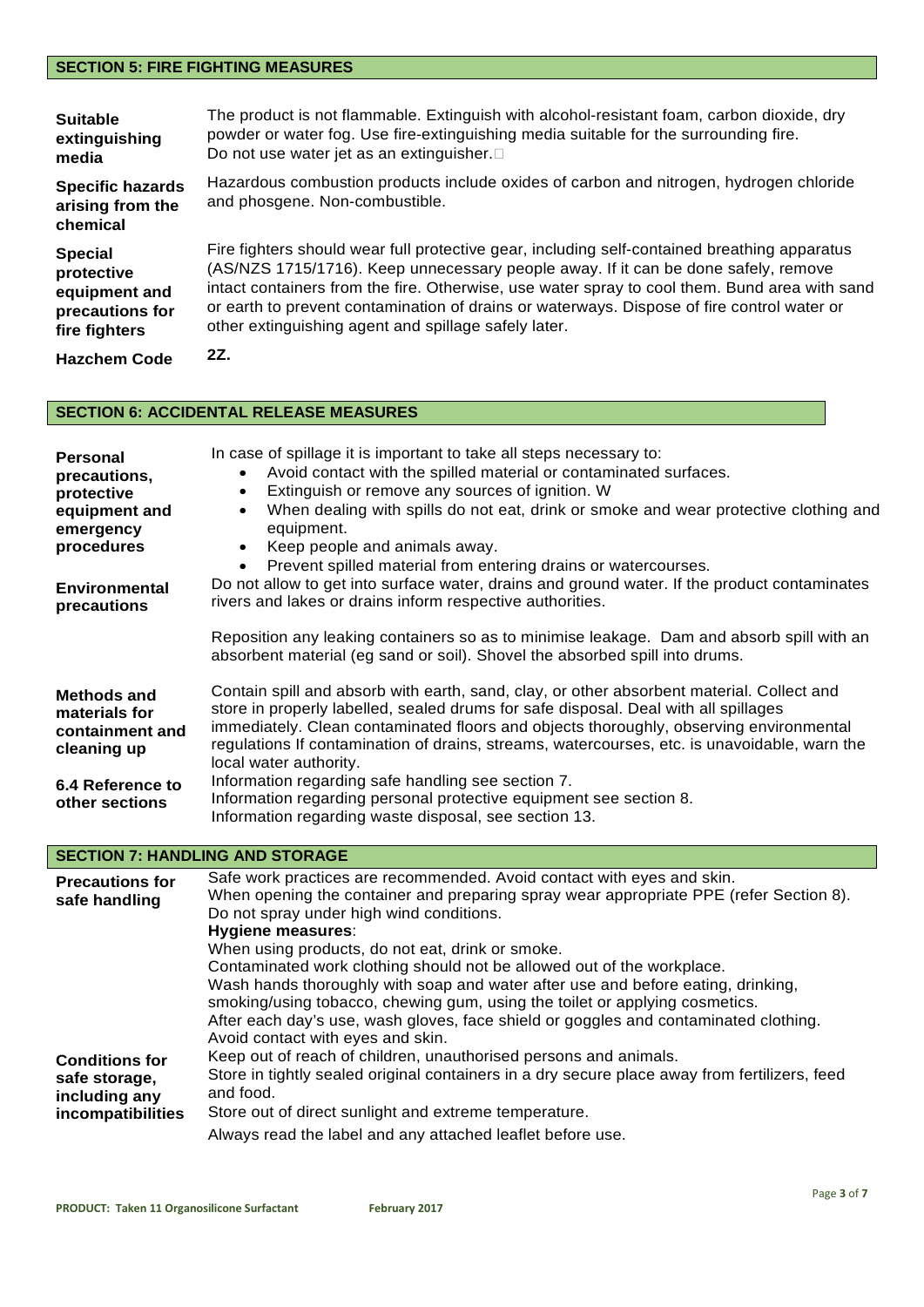## **SECTION 8: EXPOSURE CONTROLS AND PERSONAL PROTECTION**

| Appropriate<br>engineering<br>controls                      | No value assigned for this specific material by Safe Work Australia. No special<br>requirements. Product is used outdoors<br>Control process conditions to avoid contact. Use only in well-ventilated areas. If necessary,<br>use local exhaust ventilation to keep airborne concentration below the exposure limits.                                                                                                                                                                                                                                                                                                                                                                                                                                                                                                                                                          |  |
|-------------------------------------------------------------|--------------------------------------------------------------------------------------------------------------------------------------------------------------------------------------------------------------------------------------------------------------------------------------------------------------------------------------------------------------------------------------------------------------------------------------------------------------------------------------------------------------------------------------------------------------------------------------------------------------------------------------------------------------------------------------------------------------------------------------------------------------------------------------------------------------------------------------------------------------------------------|--|
| Personal<br>protective<br>equipment (PPE):                  | When opening the container, preparing the spray wear cotton overalls buttoned to the neck<br>and wrist and a washable hat, elbow length PVC chemical resistant and face shield or<br>goggles.<br>When using the prepared spray, wear cotton overalls buttoned to the neck and wrist and a<br>washable hat and optional once chemical is prepared for use, elbow length PVC chemical<br>resistant and face shield or goggles if protected from spray drift/contamination.<br>Face and Eye Protection: Face shield or goggles.<br>Clothing: Cotton overalls buttoned to the neck and wrist (or equivalent clothing) and a<br>washable hat.<br>Gloves: Elbow-length chemical resistant PVC gloves.<br>Respiratory: If airborne concentrations are likely to exceed the exposure standards above or<br>if exposed to dust, an AS/NZS 1715/1716 approved respirator should be worn. |  |
|                                                             |                                                                                                                                                                                                                                                                                                                                                                                                                                                                                                                                                                                                                                                                                                                                                                                                                                                                                |  |
|                                                             | Recommended to use Australian and New Zealand Standard PPE:<br>Overalls<br>AS 3765, Clothing for protection against Hazardous<br>chemicals<br>Gloves:<br>AS/NZS 2161, Industrial safety gloves and mittens (not<br>electrical and medical gloves)<br>Goggles and face shield<br>As/NZS 1337, Eye protectors for industrial applications.<br>Footwear<br>AS/NZS 2210, Occupational protective footwear<br>AS NZS 1715 Selection, Use and Maintenance of Respiratory<br>Respirators<br><b>Protective Devices</b><br>AS/NZS 1716, Respiratory Protective Devices                                                                                                                                                                                                                                                                                                                  |  |
| <b>Requirements</b><br><b>Concerning</b><br><b>Training</b> | Check State and/or Territory regulations that require people who use pesticides in their job<br>or business to have adequate training in the application of the materials.                                                                                                                                                                                                                                                                                                                                                                                                                                                                                                                                                                                                                                                                                                     |  |

# **SECTION 9: PHYSICAL AND CHEMICAL PROPERTIES**

| Appearance                                  | Liquid                 |
|---------------------------------------------|------------------------|
| Colour                                      | Pale yellow            |
| <b>Odour</b>                                | <b>Characteristic</b>  |
| pH (diluted solution):                      | $6 - 8$ in 4% solution |
| <b>Flash point</b>                          | 102°C DIN 51758        |
| <b>Relative density</b>                     | 1.01 @ 25°C            |
| Solubility(ies)                             | Soluble in water       |
| <b>Viscosity</b>                            | 40 - 90 mPa s @ 25°C   |
| <b>SECTION 10: STABILITY AND REACTIVITY</b> |                        |

| <b>Chemical Stability</b>          | Stable under normal conditions.           |
|------------------------------------|-------------------------------------------|
| Possibility of hazardous reactions | No hazardous reactions known.             |
| <b>Hazardous Polymerization</b>    | Hazardous polymerisation is not possible. |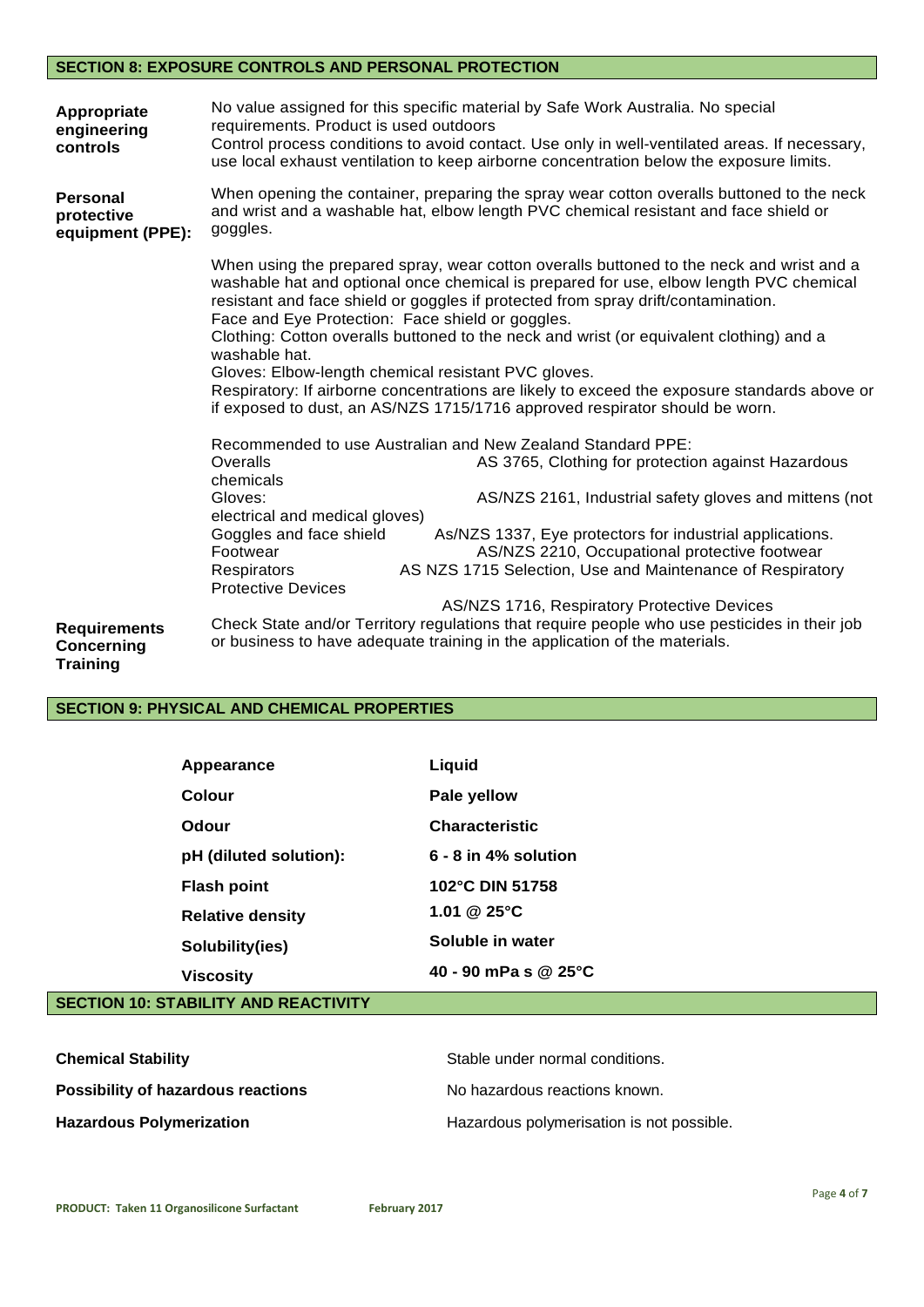### **SECTION 11: TOXICOLOGICAL INFORMATION**

**Toxicity: Information on toxicological effects Acute toxicity - oral** Notes (oral  $LD_{50}$ )  $LD_{50} = 3,200$  mg/kg, Rat Notes (dermal  $LD_{50}$ ) LD $_{50}$  = 1,550 mg/kg, Rabbit Notes (inhalation  $LC_{50}$ )  $LC_{50}$  = 1.08 mg/l, Rat, (4 h)

| <b>Skin corrosion/irritation</b>                                                                 | Animal data: slightly irritating. (Rabbit)                                                                                                                                            |
|--------------------------------------------------------------------------------------------------|---------------------------------------------------------------------------------------------------------------------------------------------------------------------------------------|
| Serious eye damage/irritation                                                                    | Causes serious eye irritation. (Rabbit)                                                                                                                                               |
| <b>Respiratory sensitisation</b>                                                                 | Based on available data the classification criteria are not met.                                                                                                                      |
| <b>Skin sensitisation</b>                                                                        | Not sensitising. (Guinea pig)                                                                                                                                                         |
| Germ cell mutagenicity:<br>Genotoxicity - in vitro:<br>Carcinogenicity:<br>IARC carcinogenicity: | Based on available data the classification criteria are not met.<br>Based on available data the classification criteria are not met.<br>None of the ingredients are listed or exempt. |
| <b>Reproductive toxicity</b>                                                                     | Based on available data the classification criteria are not met.                                                                                                                      |
| <b>Reproductive toxicity -development</b>                                                        | Based on available data the classification criteria are not met.                                                                                                                      |
| Specific target organ toxicity:<br>single exposure (SE)<br>repeated exposure (RE)                | Not classified as a specific target organ toxicant after a SE<br>Not classified as a specific target organ toxicant after a RE                                                        |
| <b>Aspiration hazard</b>                                                                         | Based on available data the classification criteria are not met.                                                                                                                      |

### **General information**:

The severity of the symptoms described will vary dependent on the concentration and the length of exposure. A single exposure may cause the following adverse effects: Headache. Exhaustion and weakness. **Ingestion** No specific symptoms known. **Skin Contact May cause discomfort. Eye contact Irritating to eyes.** 

# **SECTION 12: ECOLOGICAL INFORMATION**

| <b>Ecotoxicology Assessment</b>       |                                                                                                                                                                                                              |
|---------------------------------------|--------------------------------------------------------------------------------------------------------------------------------------------------------------------------------------------------------------|
| Acute aquatic toxicity                | Hazardous to the aquatic environment                                                                                                                                                                         |
| Chronic aquatic toxicity              | Toxic to aquatic life with long lasting effects                                                                                                                                                              |
| Aqua toxicity, fish                   | Species: rainbow trout Exposure duration: 96 h LC50: 2.1 mg/l /l                                                                                                                                             |
| Aqua toxicity, invertebrates          | Species: Daphnia magna Exposure duration: 48 h EC50: 1.1 mg/l                                                                                                                                                |
| Aqua toxicity, algae / aquatic plants | Species: Scenedesmus subspicatus Exposure duration: 72 h<br>EbC50: 28.2 mg/l Remarks: refer to biomass<br>Species: Scenedesmus subspicatus Exposure duration: 72 h<br>ErC50: 152.2 mg/l Remarks: growth rate |
| <b>Persistence and Degradability</b>  | No information available.                                                                                                                                                                                    |
| <b>Bio accumulative Potential</b>     | Not readily biodegradable.                                                                                                                                                                                   |
| <b>Mobility in Soil</b>               | No information available                                                                                                                                                                                     |
| Other adverse effects                 | Use best management practices to limit uncontrolled release to waterways.<br>Do not contaminate dams, waterways or sewers with this product or the<br>Page 5 of                                              |
|                                       |                                                                                                                                                                                                              |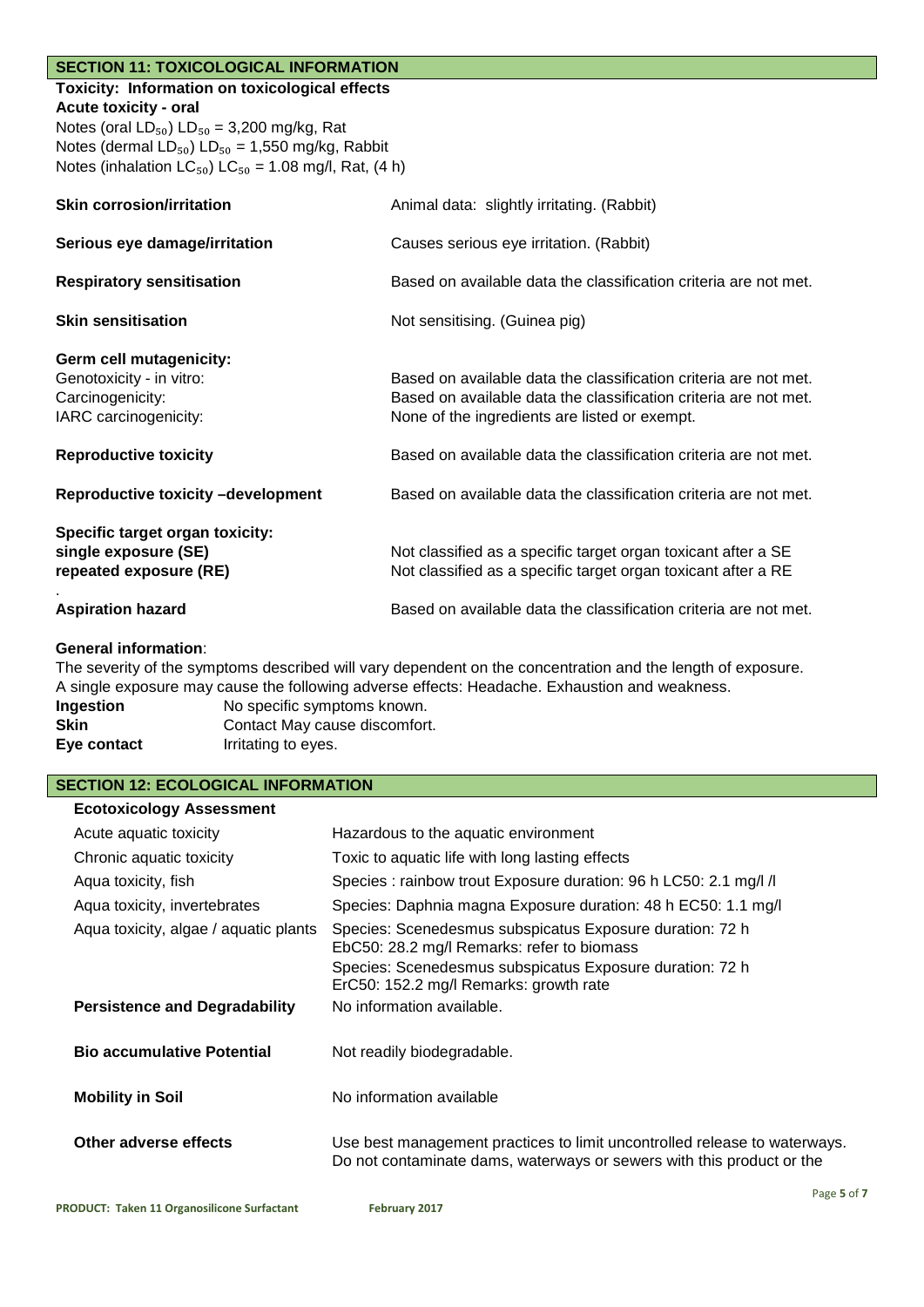### **SECTION 13: DISPOSAL CONSIDERATIONS**

| <b>Disposal of product</b>                     | On site disposal of the concentrated product is not acceptable. Ideally, the<br>product should be used for its intended purpose. If there is a need to dispose of<br>the product, approach local authorities who hold periodic collections of<br>unwanted chemicals (ChemClear®).                                                                                                                                                                                                                                                                                                                                                                                                                                                                                                                                                                                                                                                                                                                                                                                                      |  |  |  |
|------------------------------------------------|----------------------------------------------------------------------------------------------------------------------------------------------------------------------------------------------------------------------------------------------------------------------------------------------------------------------------------------------------------------------------------------------------------------------------------------------------------------------------------------------------------------------------------------------------------------------------------------------------------------------------------------------------------------------------------------------------------------------------------------------------------------------------------------------------------------------------------------------------------------------------------------------------------------------------------------------------------------------------------------------------------------------------------------------------------------------------------------|--|--|--|
| <b>Disposal of Container</b>                   | Do not use this container for any other purpose. Triple rinse containers; add<br>rinsate to the spray tank, then offer the container for recycling/reconditioning, or<br>puncture top, sides and bottom and dispose of in landfill in accordance with<br>local regulations. drumMUSTER is the national program for the collection and<br>recycling of empty, cleaned, non-returnable crop production and on-farm animal<br>health chemical containers. If the label on your container carries the<br>drumMUSTER symbol, triple rinse the container, ring your local Council, and<br>offer the container for collection in the program. If recycling, replace cap and<br>return clean containers to recycler or designated collection point. If not<br>recycling, puncture or shred and bury containers in local authority landfill. If no<br>landfill is available, bury the containers below 500mm in a disposal pit<br>specifically marked and set up for this purpose clear of waterways, desirable<br>vegetation and tree roots. Empty containers and product should not be burnt. |  |  |  |
| <b>SECTION 14: TRANSPORT INFORMATION</b>       |                                                                                                                                                                                                                                                                                                                                                                                                                                                                                                                                                                                                                                                                                                                                                                                                                                                                                                                                                                                                                                                                                        |  |  |  |
| <b>General Transport</b><br><b>Information</b> | It is considered good practice not to transport agricultural chemical products with<br>food, food related materials and animal feed products.                                                                                                                                                                                                                                                                                                                                                                                                                                                                                                                                                                                                                                                                                                                                                                                                                                                                                                                                          |  |  |  |
| Land                                           | Considered non-dangerous for road and rail transport by the Australian Code for                                                                                                                                                                                                                                                                                                                                                                                                                                                                                                                                                                                                                                                                                                                                                                                                                                                                                                                                                                                                        |  |  |  |

|             | the Transport of Dangerous Goods Road and Rail (August 2014 edition)                         |
|-------------|----------------------------------------------------------------------------------------------|
| Sea and Air | Considered DANGEROUS for transport by sea and air in accordance with the<br>IMDG Code 37-14. |

| Air transport                                                     | UN 3082                                                         |
|-------------------------------------------------------------------|-----------------------------------------------------------------|
| UN number:                                                        | ENVIRONMENTALLY HAZARDOUS SUBSTANCE, LIQUID, N.O.S.             |
| UN proper shipping name:                                          | (Polyethersiloxane)                                             |
| Transport hazard class(es):                                       | 9                                                               |
| Packing group:                                                    | Ш                                                               |
| Environmental hazards:                                            | Yes                                                             |
| Special precautions for user:                                     | No                                                              |
| Sea transport IMDG-Code<br>UN number:<br>UN proper shipping name: | UN 3082<br>ENVIRON MENTALLY HAZARDOUS SUBSTANCE, LIQUID, N.O.S. |

Transport hazard class(es): 9<br>Packing group: [1] Packing group: Environmental hazards (Marine Yes Special precautions for user: EmS: F-A,S-F Stowage category A

# **SECTION 15: REGULATORY INFORMATION**

### **Standard for the Uniform Scheduling of Drugs and Poisons (SUSMP): Not Schedules**